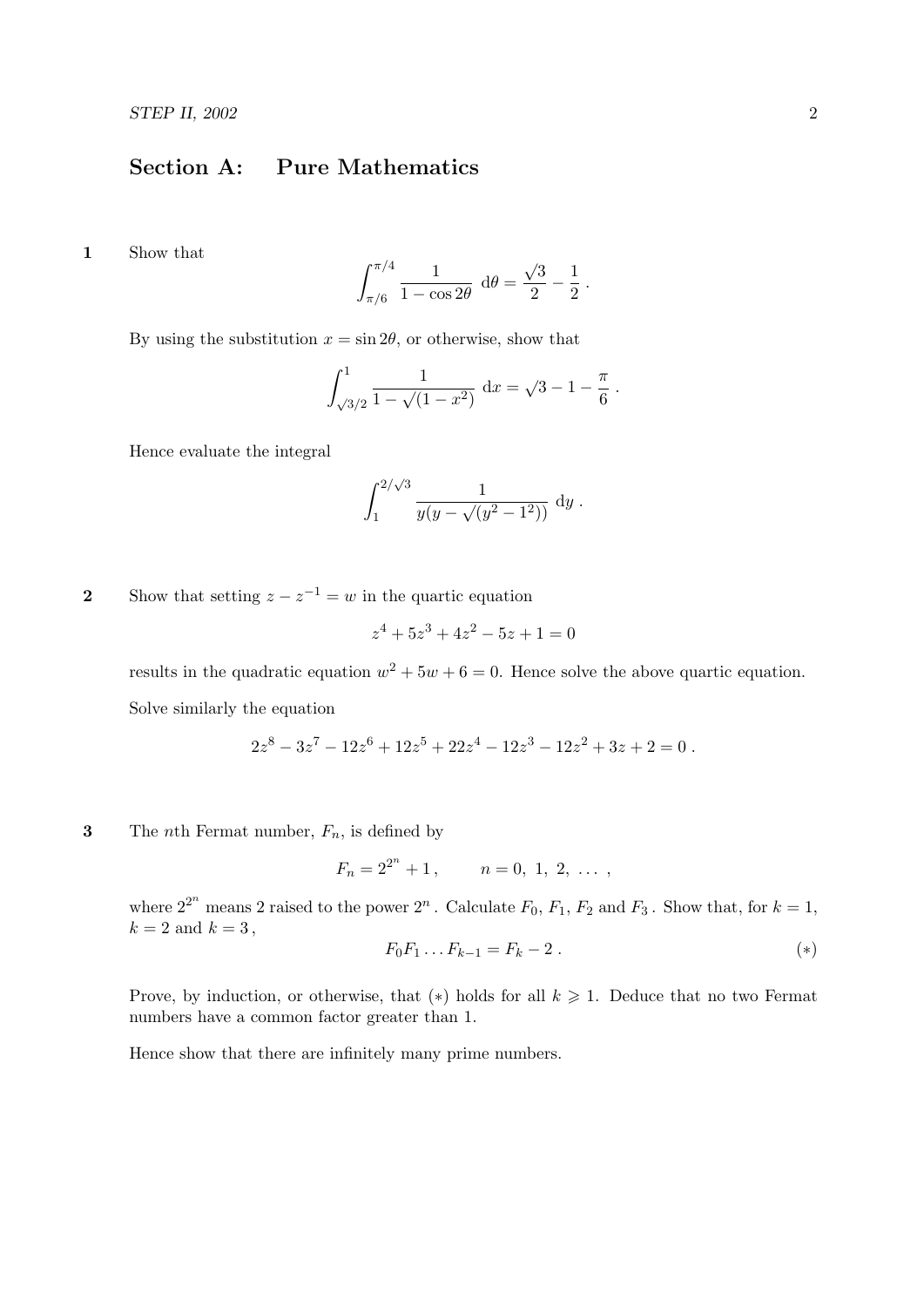- 4 Give a sketch to show that, if  $f(x) > 0$  for  $p < x < q$ , then  $\int_p^q f(x) dx > 0$ .
	- (i) By considering  $f(x) = ax^2 bx + c$  show that, if  $a > 0$  and  $b^2 < 4ac$ , then  $3b < 2a + 6c$ .
	- (ii) By considering  $f(x) = a \sin^2 x b \sin x + c$  show that, if  $a > 0$  and  $b^2 < 4ac$ , then  $4b < (a + 2c)\pi$ .
	- (iii) Show that, if  $a > 0$ ,  $b^2 < 4ac$  and  $q > p > 0$ , then

$$
b\ln(q/p) < a\left(\frac{1}{p} - \frac{1}{q}\right) + c(q - p) \; .
$$

5 The numbers  $x_n$ , where  $n = 0, 1, 2, \ldots$ , satisfy

$$
x_{n+1} = kx_n(1 - x_n) .
$$

- (i) Prove that, if  $0 < k < 4$  and  $0 < x_0 < 1$ , then  $0 < x_n < 1$  for all n.
- (ii) Given that  $x_0 = x_1 = x_2 = \cdots = a$ , with  $a \neq 0$  and  $a \neq 1$ , find k in terms of a.
- (iii) Given instead that  $x_0 = x_2 = x_4 = \cdots = a$ , with  $a \neq 0$  and  $a \neq 1$ , show that  $ab<sup>3</sup> - b<sup>2</sup> + (1 - a) = 0$ , where  $b = k(1 - a)$ . Given, in addition, that  $x<sub>1</sub> \neq a$ , find the possible values of  $k$  in terms of  $a$ .
- 6 The lines  $l_1, l_2$  and  $l_3$  lie in an inclined plane P and pass through a common point A. The line  $l_2$  is a line of greatest slope in P. The line  $l_1$  is perpendicular to  $l_3$  and makes an acute angle  $\alpha$ with  $l_2$ . The angles between the horizontal and  $l_1$ ,  $l_2$  and  $l_3$  are  $\pi/6$ ,  $\beta$  and  $\pi/4$ , respectively. Show that  $\cos \alpha \sin \beta = \frac{1}{2}$  $\frac{1}{2}$  and find the value of sin  $\alpha \sin \beta$ . Deduce that  $\beta = \pi/3$ .

The lines  $l_1$  and  $l_3$  are rotated in P about A so that  $l_1$  and  $l_3$  remain perpendicular to each other. The new acute angle between  $l_1$  and  $l_2$  is  $\theta$ . The new angles which  $l_1$  and  $l_3$  make with the horizontal are  $\phi$  and  $2\phi$ , respectively. Show that

$$
\tan^2\theta = \frac{3+\sqrt{13}}{2} \; .
$$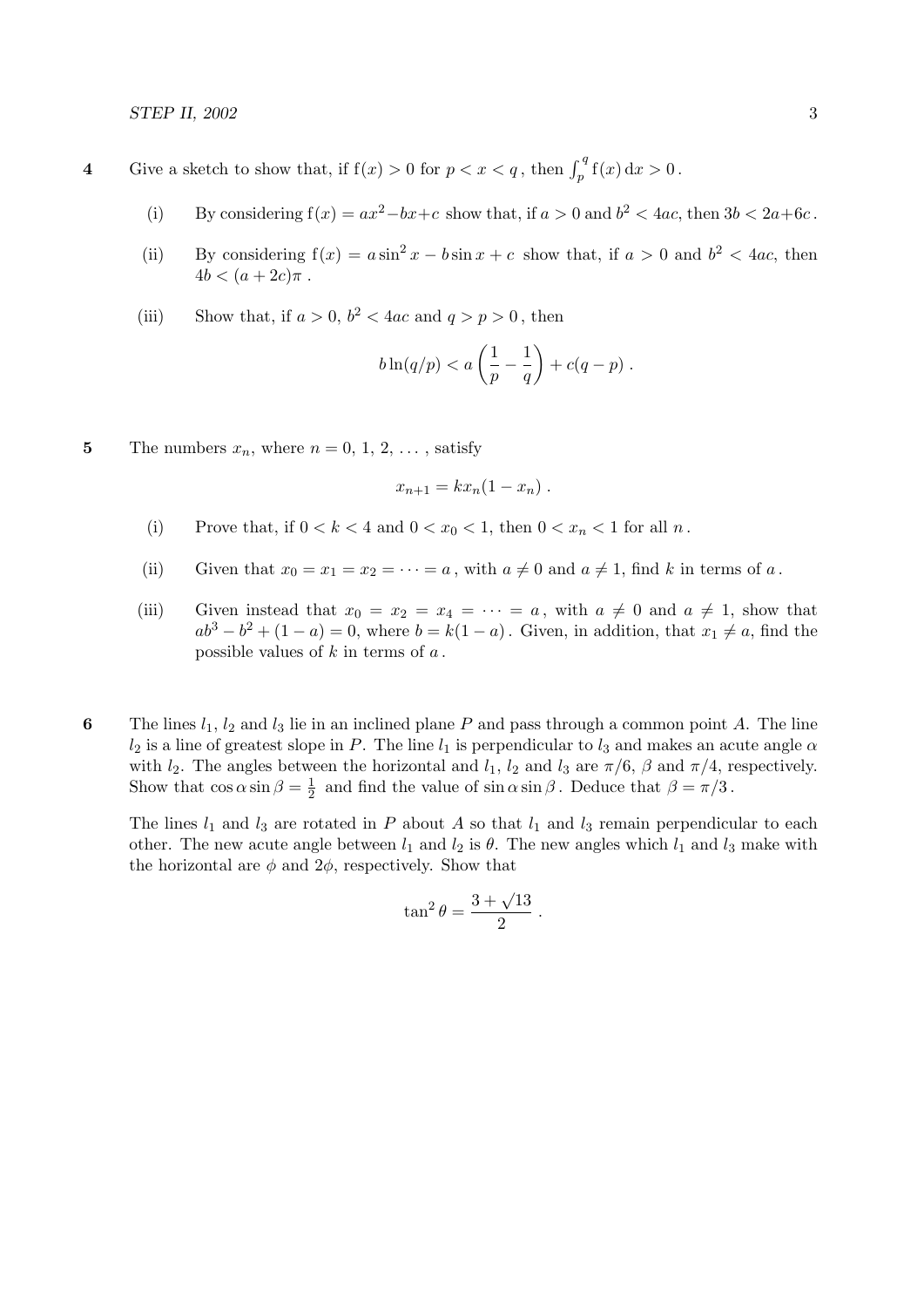STEP II,  $2002$  4

7 In 3-dimensional space, the lines  $m_1$  and  $m_2$  pass through the origin and have directions  $\mathbf{i} + \mathbf{j}$ and  $\mathbf{i} + \mathbf{k}$ , respectively. Find the directions of the two lines  $m_3$  and  $m_4$  that pass through the origin and make angles of  $\pi/4$  with both  $m_1$  and  $m_2$ . Find also the cosine of the acute angle between  $m_3$  and  $m_4$ .

The points A and B lie on  $m_1$  and  $m_2$  respectively, and are each at distance  $\lambda\sqrt{2}$  units from O. The points P and Q lie on  $m_3$  and  $m_4$  respectively, and are each at distance 1 unit from O. If all the coordinates (with respect to axes i, j and k) of  $A, B, P$  and  $Q$  are non-negative, prove that:

- (i) there are only two values of  $\lambda$  for which  $AQ$  is perpendicular to  $BP$ ;
- (ii) there are no non-zero values of  $\lambda$  for which AQ and BP intersect.
- 8 Find  $y$  in terms of  $x$ , given that:

for 
$$
x < 0
$$
,  $\frac{dy}{dx} = -y$  and  $y = a$  when  $x = -1$ ;  
for  $x > 0$ ,  $\frac{dy}{dx} = y$  and  $y = b$  when  $x = 1$ .

Sketch a solution curve. Determine the condition on  $a$  and  $b$  for the solution curve to be continuous (that is, for there to be no 'jump' in the value of y) at  $x = 0$ .

Solve the differential equation

$$
\frac{\mathrm{d}y}{\mathrm{d}x} = |\,\mathrm{e}^x - 1|\,y
$$

given that  $y = e^e$  when  $x = 1$  and that y is continuous at  $x = 0$ . Write down the following limits:

(i) 
$$
\lim_{x \to +\infty} y \exp(-e^x)
$$
; (ii)  $\lim_{x \to -\infty} y e^{-x}$ .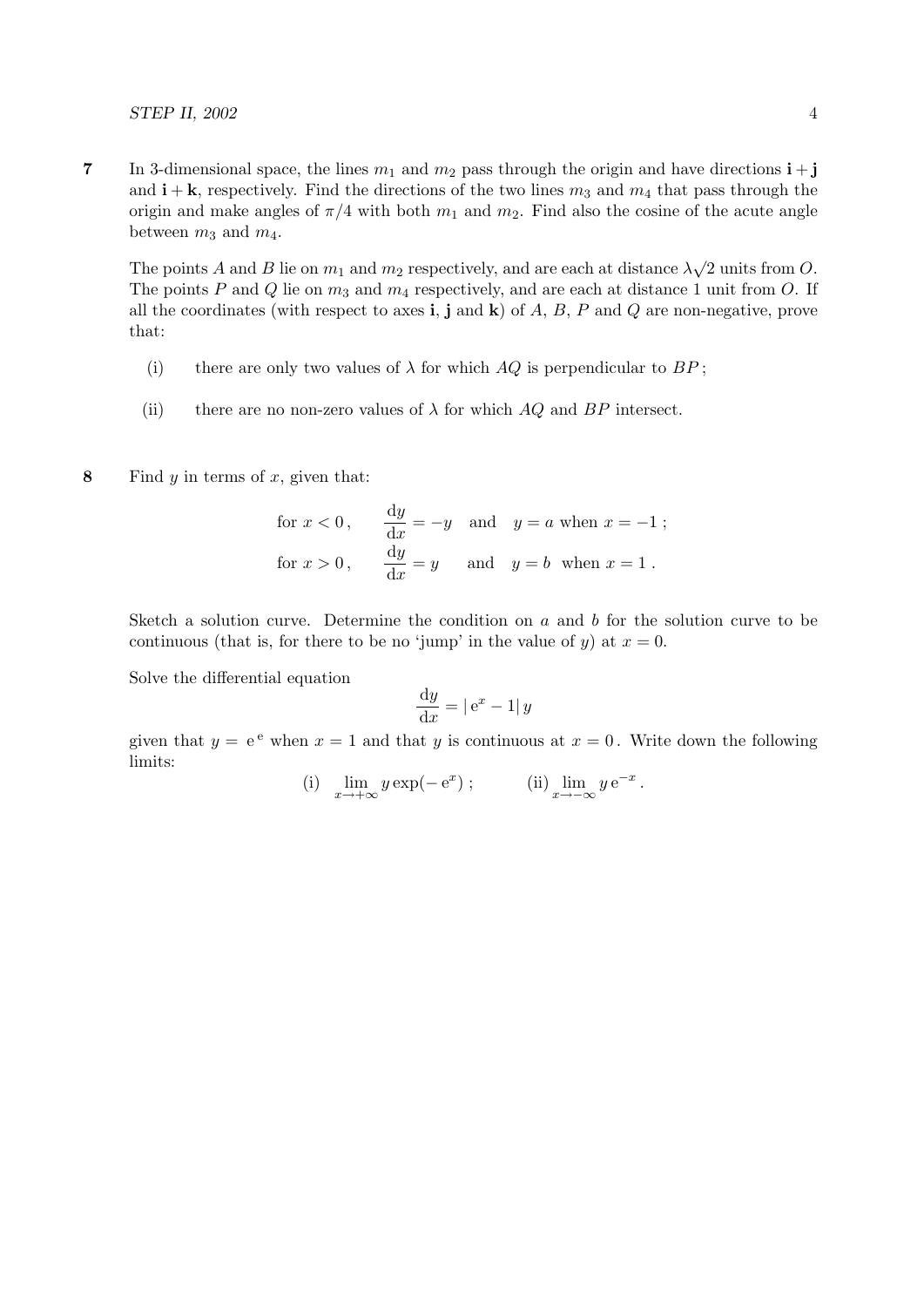## Section B: Mechanics

9 A particle is projected from a point  $O$  on a horizontal plane with speed V and at an angle of elevation  $\alpha$ . The vertical plane in which the motion takes place is perpendicular to two vertical walls, both of height  $h$ , at distances  $a$  and  $b$  from  $O$ . Given that the particle just passes over the walls, find  $\tan \alpha$  in terms of a, b and h and show that

$$
\frac{2V^2}{g} = \frac{ab}{h} + \frac{(a+b)^2h}{ab}.
$$

The heights of the walls are now increased by the same small positive amount  $\delta h$ . A second particle is projected so that it just passes over both walls, and the new angle and speed of projection are  $\alpha + \delta \alpha$  and  $V + \delta V$ , respectively. Show that

$$
\sec^2 \alpha \, \delta \alpha \approx \frac{a+b}{ab} \, \delta h \;,
$$

and deduce that  $\delta \alpha > 0$ . Show also that  $\delta V$  is positive if  $h > ab/(a + b)$  and negative if  $h < ab/(a + b)$ .

10 A competitor in a Marathon of  $42\frac{3}{8}$  km runs the first t hours of the race at a constant speed of 13 km h<sup>-1</sup> and the remainder at a constant speed of  $14 + 2t/T$  km h<sup>-1</sup>, where T hours is her time for the race. Show that the minimum possible value of  $T$  over all possible values of  $t$  is 3.

The speed of another competitor decreases linearly with respect to time from 16 km h<sup>-1</sup> at the start of the race. If both of these competitors have a run time of 3 hours, find the maximum distance between them at any stage of the race.

11 A rigid straight beam AB has length l and weight W. Its weight per unit length at a distance x from B is  $\alpha Wl^{-1}(x/l)^{\alpha-1}$ , where  $\alpha$  is a positive constant. Show that the centre of mass of the beam is at a distance  $\alpha l/(\alpha + 1)$  from B.

The beam is placed with the end  $\vec{A}$  on a rough horizontal floor and the end  $\vec{B}$  resting against a rough vertical wall. The beam is in a vertical plane at right angles to the plane of the wall and makes an angle of  $\theta$  with the floor. The coefficient of friction between the floor and the beam is  $\mu$  and the coefficient of friction between the wall and the beam is also  $\mu$ . Show that, if the equilibrium is limiting at both  $A$  and  $B$ , then

$$
\tan \theta = \frac{1 - \alpha \mu^2}{(1 + \alpha)\mu}
$$

.

Given that  $\alpha = 3/2$  and given also that the beam slides for any  $\theta < \pi/4$  find the greatest possible value of  $\mu$ .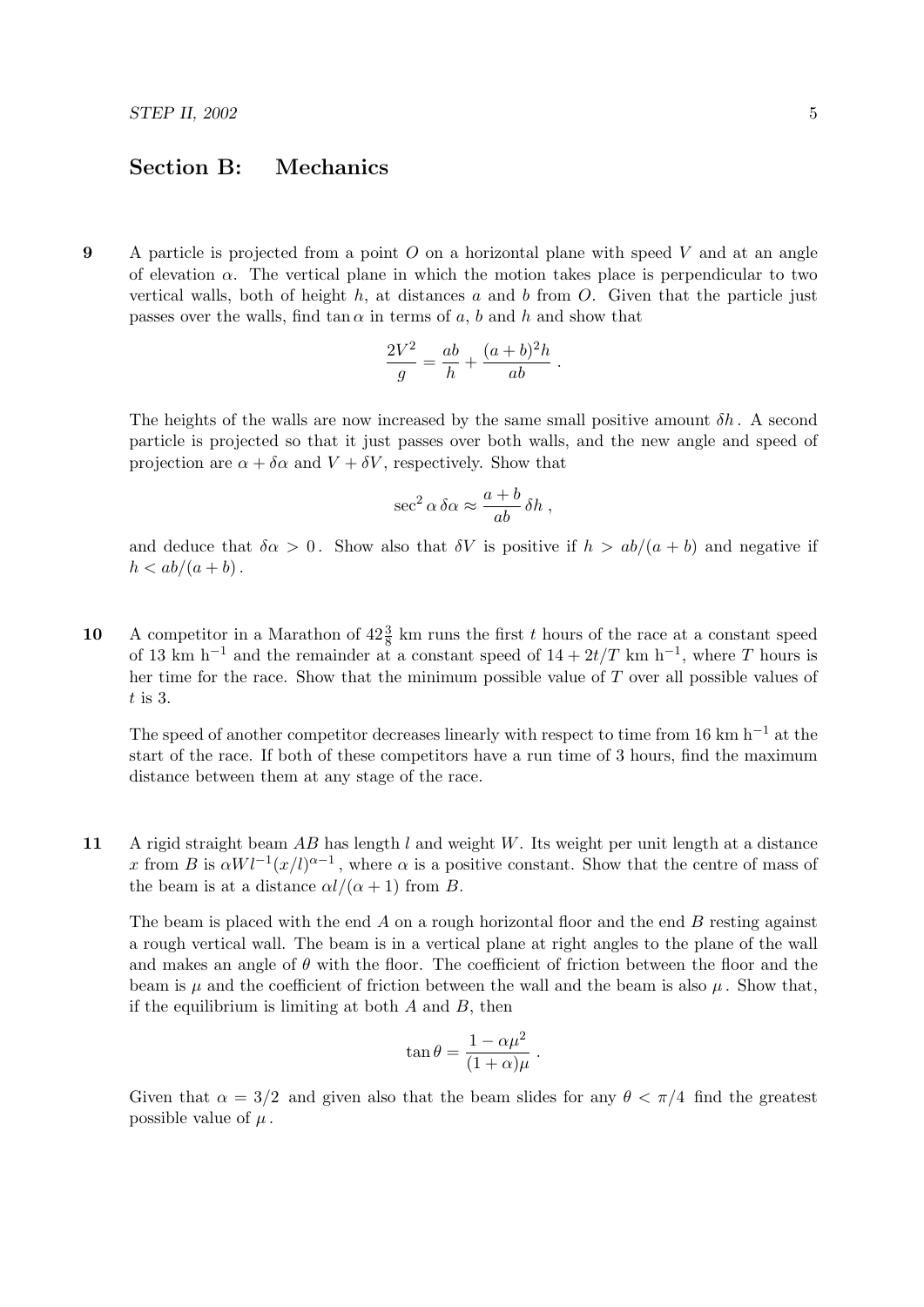## Section C: Probability and Statistics

12 On K consecutive days each of  $L$  identical coins is thrown  $M$  times. For each coin, the probability of throwing a head in any one throw is p (where  $0 < p < 1$ ). Show that the probability that on exactly  $k$  of these days more than  $l$  of the coins will each produce fewer than  $m$  heads can be approximated by

$$
\binom{K}{k} q^k (1-q)^{K-k},
$$

where

$$
q = \Phi\left(\frac{2h - 2l - 1}{2\sqrt{h}}\right), \qquad h = L\Phi\left(\frac{2m - 1 - 2Mp}{2\sqrt{Mp(1 - p)}}\right)
$$

and  $\Phi(.)$  is the cumulative distribution function of a standard normal variate.

Would you expect this approximation to be accurate in the case  $K = 7$ ,  $k = 2$ ,  $L = 500$ ,  $l = 4$ ,  $M = 100$ ,  $m = 48$  and  $p = 0.6$ ?

13 Let  $F(x)$  be the cumulative distribution function of a random variable X, which satisfies  $F(a) = 0$  and  $F(b) = 1$ , where  $a > 0$ . Let

$$
G(y) = \frac{F(y)}{2 - F(y)}.
$$

Show that  $G(a) = 0$ ,  $G(b) = 1$  and that  $G'(y) \ge 0$ . Show also that

$$
\frac{1}{2} \leqslant \frac{2}{(2 - F(y))^2} \leqslant 2.
$$

The random variable Y has cumulative distribution function  $G(y)$ . Show that

$$
\frac{1}{2} E(X) \leqslant E(Y) \leqslant 2E(X) ,
$$

and that

$$
Var(Y) \leq 2 Var(X) + \frac{7}{4} (E(X))^2.
$$